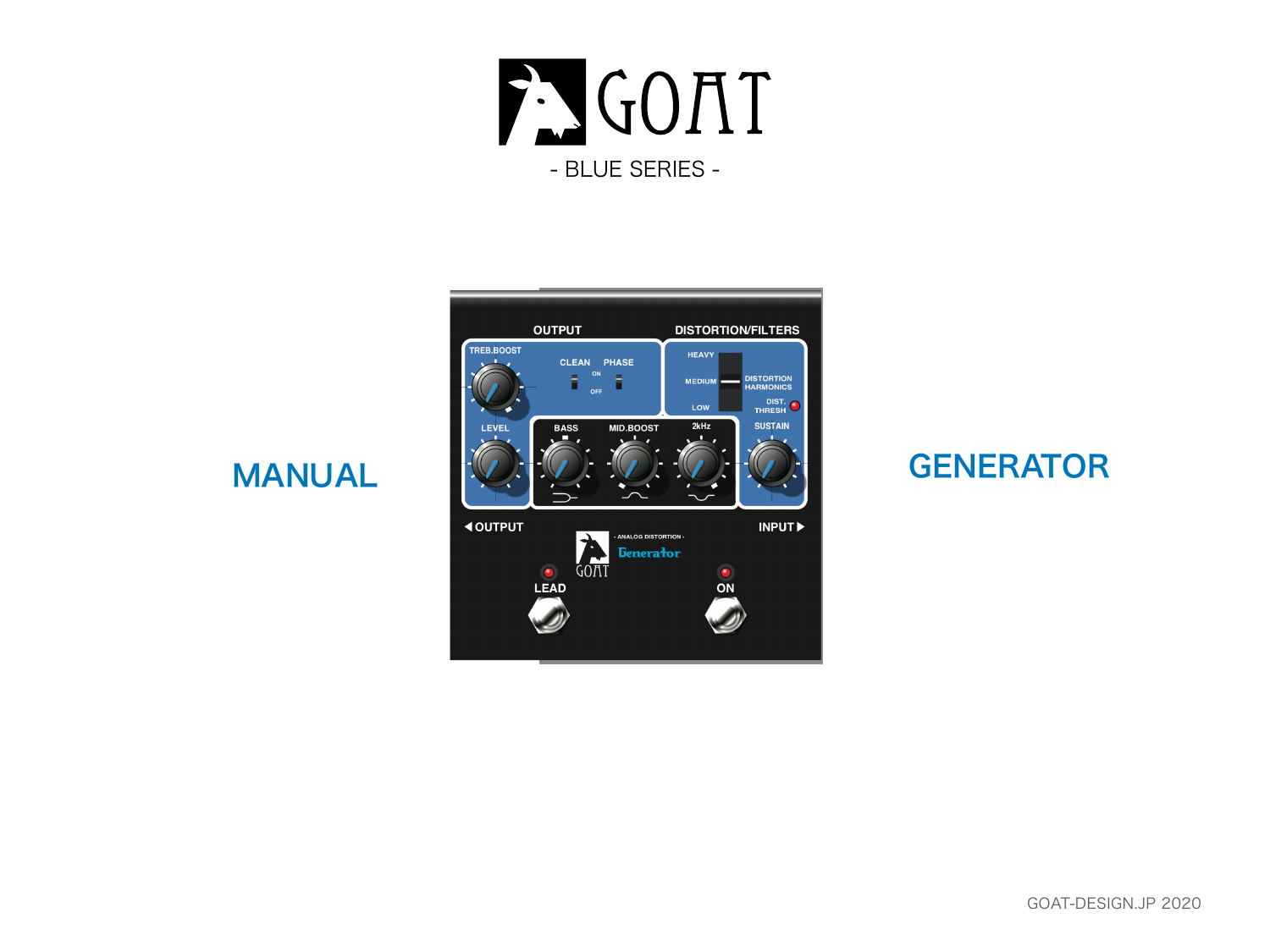### How to operate

Thank you very much for purchasing GENERATOR. To use this product for a long time, please read the instruction manual carefully and use it in the correct way.

If you wish to use the GENERATOR immediately, please follow the instructions in this chapter. However, we strongly recommend that you read the rest of the manual immediately in order to fully understand and use the capabilities of this sophisticated signal processor.

- 1. Make sure that the power of the amplifier or other device to be connected is turned off before connecting the GENERATOR. Note: Be sure to use the recommended AC adapter.
- 2. Connect the OUTPUT of the GENERATOR to a power amplifier, mixer line input, or guitar amplifier. If you are using a guitar amplifier, it is recommended to use the low gain input. When using a guitar amplifier, use the low gain input. The tone control on the amplifier or mixer should be set to the center position.
- 3. Set all EQs in the GENERATOR to the position, and set CLEAN and PHASE to OFF.

4. Turn on the power to the connected power amplifier or other sound system. Turn up the volume of the amplifier to set the volume, and adjust the EQ and TREBLE BOOST of the GENERATOR. Adjust the EQ and TREBLE BOOST on the GENERATOR, and use the CLEAN and PHASE switches according to the sound you want.

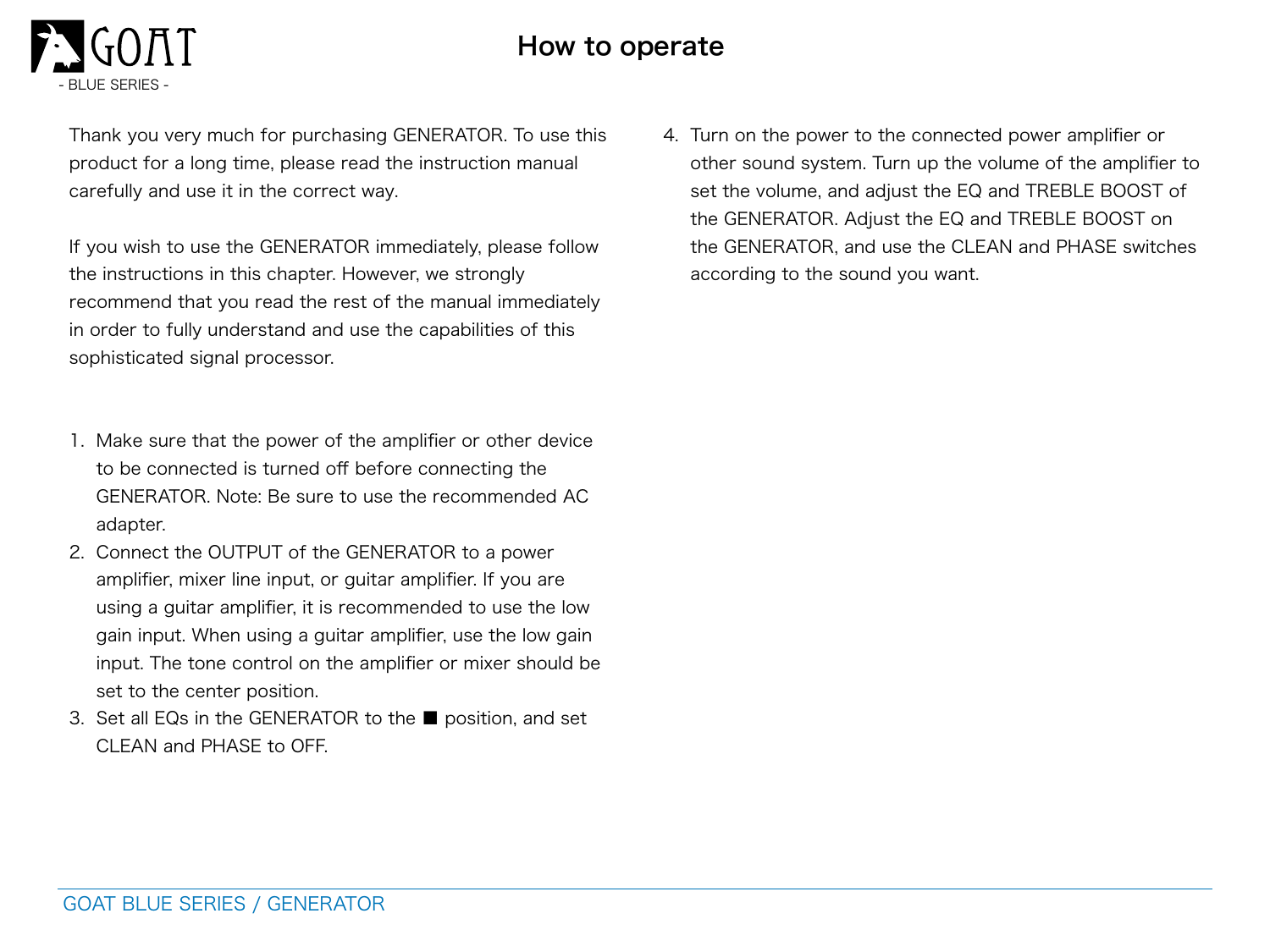

⑦CLEAN: Automatically compensates for the loss of high frequency components when the volume control on the guitar side is turned down to obtain a clean sound.

⑤TREBLE BOOST: The purpose is to control the overall treble content and to roughly compensate for the characteristics of the amplifier or sound system.

⑥VOLUME: Adjusts the output level of the master volume.。

## Controller Description

⑧PHASE: It electronically reproduces the phase response (notch) of a cabinet with four 12" speakers miked together.

④PRE DIST EQ: Adjusts the bass cut/ boost, midrange boost, and 2KHZ notch in the pre-distortion stage.

**OUTPUT DISTORTION/FILTERS** TREB.BOOST **HEAVY CLEAN PHASE DISTORTION MEDIUM HARMONICS** DIST.<br>THRESH<sup>O</sup> LOW 2kHz **SUSTAIN MID.BOOST BASS LEVEI 4 OUTPUT INPUTE ANALOG DISTORTION -***<u>Benerator</u>* **LEAD** ON

③DISTORTION HARMONICS: By controlling the signal level input to the distortion circuit and the gain of the distortion, a distortion sound with rich overtones can be obtained.

②SUSTAIN: This controls the sustain and feed pack of the compressor. Note: To suppress feedback at high volumes on stage, turn down the setting.

①INPUT: This is where you connect the output from your guitar and keypod. It can be passive or active.

⑨LEAD BOOST: During a solo part, use the LEAD switch to boost the volume further to increase the overtones.

⑩ON/OFF SWITCH: This SW the effect on and off. When bypassed, the TRUE BYPASS setting is unaffected by the internal circuitry.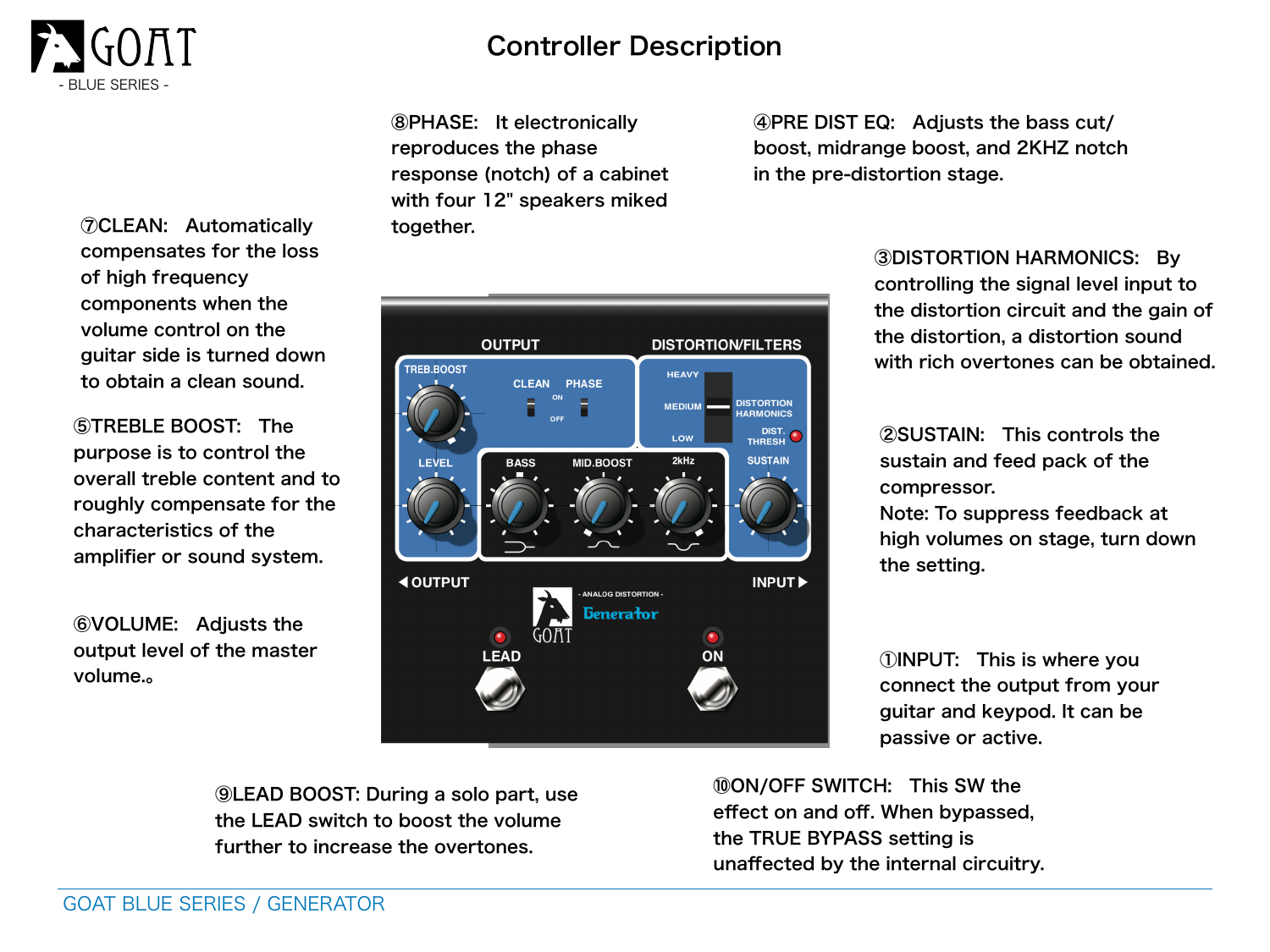

# Function Description

#### **SUSTAIN**

This controls the compressor in the input section, and adjusts the amount of sustain and feedback. At the same time, you can increase or decrease the harmonic content of the distortion. If you experience excessive feedback at high volumes, turn down the SUSTAIN controller instead of the OUTPUT LEVEL.

#### DIST. THRESH (Distortion Threshold)

This LED lights up when the signal level of the input instrument is high. If this LED is constantly lit, turn down the output level of the connected instrument.

#### DISTORTION HARMONICS

This circuit boosts the gain of the signal input to the distortion circuit in three steps. This changes the harmonic content of the signal.

#### Pre-Distortion EQ (PRE DIST EQ)

This controls the bass and midrange of the signal before it enters the distortion circuit.

The BASS controller cuts and boosts the low frequencies by up to 5 dB. The MID. BOOST slider boosts the midrange by +10 dB, centered at 600 Hz. The 2KHz notch controller adjusts the clarity of the sound and improves the separation of the sound. The effect is subtle, but can be effective when using pickups that have a high midrange component, especially on chords. With normal pickups, this feature is not particularly necessary.

Note: If you want to apply post-distortion EQ, use a graphic equalizer or parametric equalizer after the output of the GENERATOR.

#### CLEAN

When turned on, you can change the distortion sound to a clean sound by simply turning down the volume knob on the guitar. It compensates for the high frequencies that are lost when the guitar volume is turned down, and also maintains the volume.

#### PHASE

Phase corrects the sound by reproducing the unique phase characteristics that occur when a microphone picks up a cabinet with four 12" speakers mounted in it. This makes it possible to obtain a natural sound when recording lines.

#### Footswitch (ON/OFF)

Switches the effect on and off. When off, the input signal is output through a low noise buffer circuit.

#### Lead Switch (LEAD)

Used to boost the overtone and high frequency components of the signal by turning up the volume, such as during a guitar solo. The LED lights up when this circuit is active.

#### Treble Boost (TREB. BOOST)

This effect is similar to the presence control on an amplifier, and is used to adjust the overall frequency response. It is not intended as a tone control for the high frequencies only, but as a correction for the final total sound. Normally set to the 12 o'clock position, this will give you the right response for guitar amplifiers and speakers with high frequency enhancement. For sound systems with flat characteristics (audio, recorders, etc.), the maximum setting may be appropriate.

Note: For best results, set the TREB. BOOST controller to a low setting when connecting other effects devices in front of the GENERATOR.

#### Level (LEVEL)

Adjusts the output level from the GENERATOR. The adjustable range is 15 dB, and at the "maximum" position, the output is about 0.3 Vrms, which is the ideal level for driving most effects pedals and power amplifiers.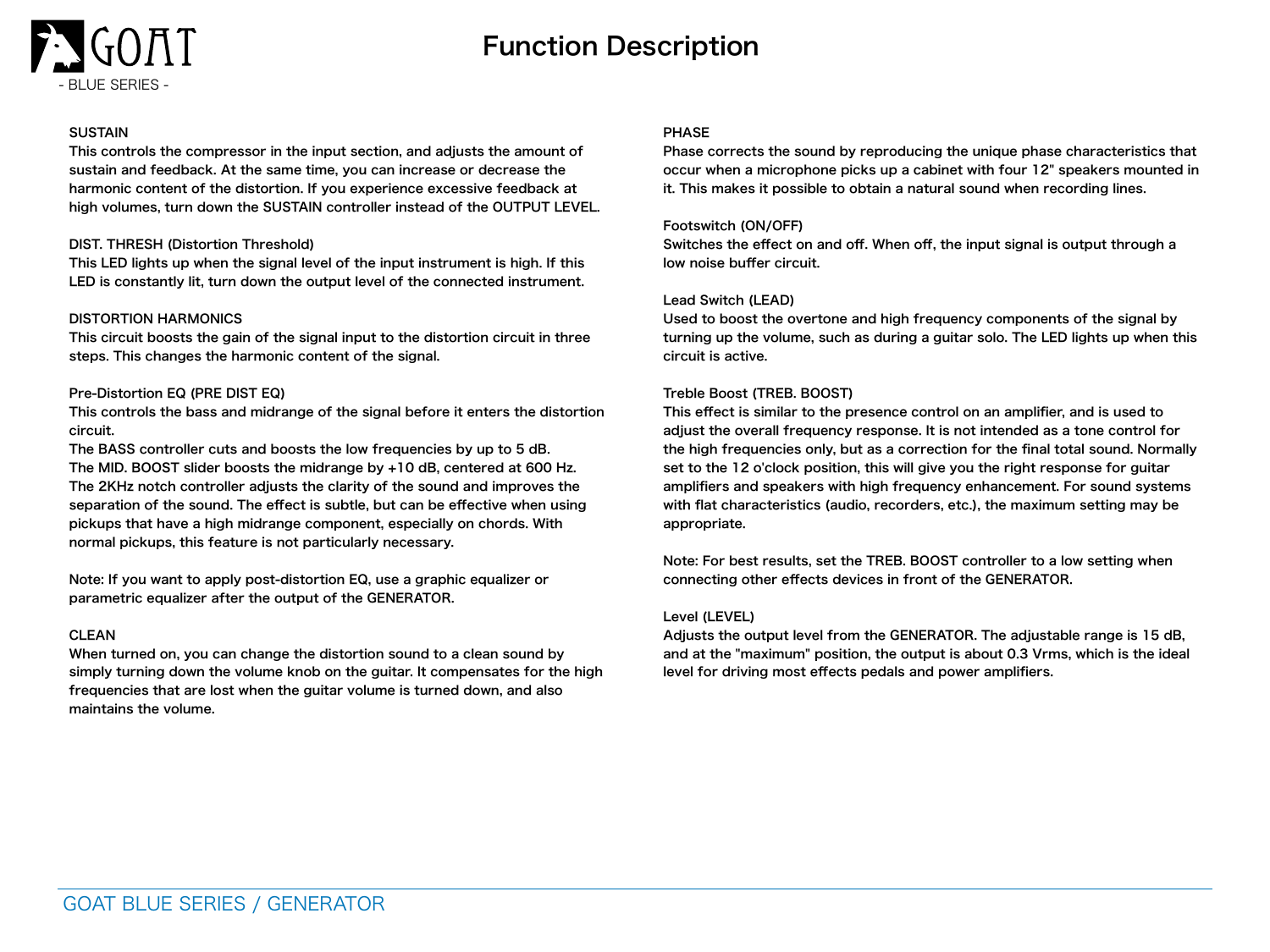# Safety Notes

Caution: To prevent electric shock, do not remove the panel or cover. Do not attempt to repair or replace the product by yourself as it is very dangerous. Please contact your dealer or Rancher for repair.

#### WARNING!

- BLUE SERIES -

The precautions described here are intended to ensure safe and correct use of the product and to prevent harm or damage to you or others. These precautions are important for your safety and the safety of others.

#### Observe the following instructions

Do not disassemble or modify the unit.  $\cdot$  Never attempt to repair or replace parts that are not specified in this manual. Do not disassemble or modify this equipment.

Be sure to plug the AC adapter into an AC100V power outlet.

If there is dust on the plug of the AC adapter, wipe off the dust. This may cause electric shock or short circuit.

Install the product near the power outlet so that the plug of the AC adapter can be easily reached.

This product should be installed near an electrical outlet and the plug of the AC adapter should be easily accessible.

When the AC adaptor is damaged, or when foreign matter enters the product, or when a problem or failure occurs in the product.

Do not do anything other than what is described in the instruction manual for repair or replacement of parts.

Do not bend the AC adapter cord forcibly or place it near a device that

generates heat. Do not place heavy objects on the AC adapter cord.

Do not place heavy objects on top of the AC adapter cord, as this may damage the cord and cause electric shock or fire.

Do not use the product for a long time at a loud or uncomfortable volume. Do not use the product for a long period of time at a loud or uncomfortable volume. If you experience hearing loss or tinnitus, consult a physician.

Do not insert any foreign objects (flammable objects, coins, wires, etc.) into the product.

Do not use or store the product in a place where the temperature is extremely high (e.g., in direct sunlight, near a heater, or on a device that generates heat). Do not use or store in a dusty place.

Do not use or store in bathrooms or shower rooms.

Do not use or store the product in a humid place, such as outdoors in the rain, or in a place subject to dripping water. Do not spill liquid on this product. Do not use this product with wet hands.

Do not put the battery in the reach of infants. If the battery is swallowed, consult a doctor immediately.

Do not use this product with wet hands.

Use the product in a location where normal ventilation is not obstructed. Use the product in a location where normal ventilation is not obstructed. Keep the product far enough away from radios, televisions, and electronic devices. If the product is used close to a radio or TV, it may receive noise and malfunction. If the product is used close to a radio or TV, it may receive noise and malfunction, or it may cause noise on the radio or TV.

For cleaning the exterior of the product, wipe it lightly with a soft, dry cloth. When you plug or unplug the AC adapter from the power outlet, be sure to hold the plug.

If you are not going to use the product for a long time, remove the batteries to prevent them from leaking.

Unplug the AC adapter from the power outlet when not using it for a long time. Do not use an AC adapter other than the specified one.

Do not connect the power cord of the product to the power cord of other electrical equipment. Do not connect to a power outlet that matches the rated power consumption of the product.

Do not expose the battery to excessive heat sources (sunlight, fire, etc.).

Do not apply excessive force to switches and knobs.

Do not apply excessive force to switches and knobs, as this may cause malfunction.

Do not use benzine, thinner liquid, compounds, or flame-retardant polishers to clean the exterior.

Do not place the product on an unstable surface. Do not place the product on an unstable surface, as it may fall and cause injury to the user or damage the product.

Do not climb on top of the product or place heavy objects on it. This product may fall or be damaged, resulting in injury to the user or damage to the product.